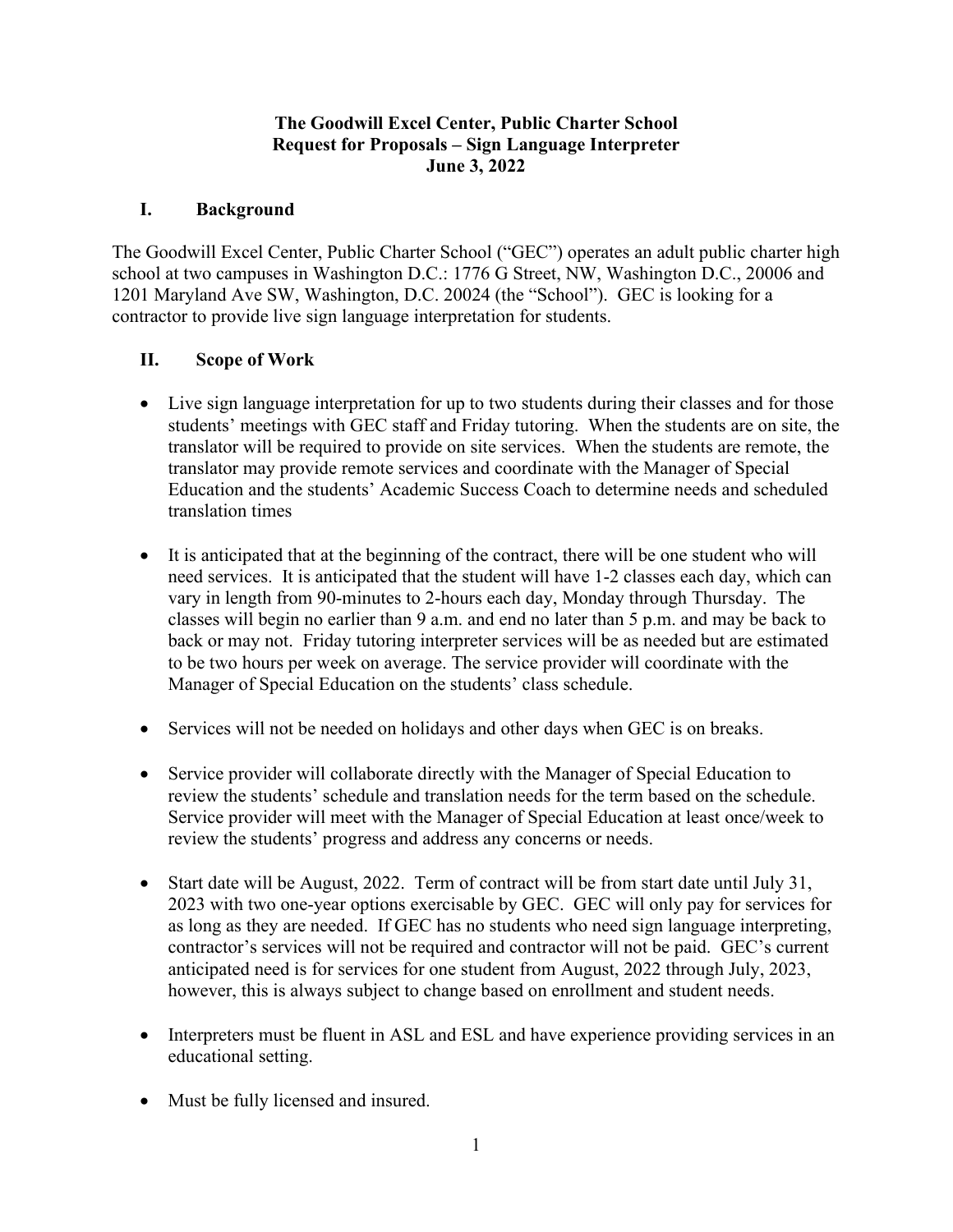- Individual interpreter(s) must have passed contractor's background check and must have no incidents of criminal sexual conduct in their background within the time period that can be considered under applicable law and may not have been convicted of or pled guilty to any sexual offense involving a minor. Individual interpreter(s) must be subject to random drug and alcohol testing in accordance with DC law. Individual interpreter(s) must be fully vaccinated for Covid-19.
- Contractor must agree to provide replacement interpreters within two hours, regardless of the reason for an interpreter's absence.
- Contractor must track their service hours and review service hours with the Manager of Special Education before submitting an invoice for services rendered. Invoices must align with accurate and approved hours of service delivery.

### **III. RFP Response Outline**

Responses to the RFP should consist of six parts:

- (1) *Organization profile*
	- (a) General information on the responding organization, including; name, address, telephone number, email address, and contact person for this project
	- (b) A short statement of the history and current business operations of bidder
- (2) *Financial Proposal* Firm fixed hourly rate for services to be provide to up to two students, inclusive of all taxes and fees; also provide pricing for two option years
- (3) *Copy of Business License(s) and Insurance Certificate*
- (4) *Three References*
- (5) *Responding organization's standard contract/terms and conditions, if any*
- (6) *Any exclusions, qualifications or exceptions to the scope of work, if any*

#### **IV. Submission Deadline and Method**

Responses to this RFP must be received on or before 5:00 PM, June 17, 2022. *Responses must be submitted by email to* [josh.wallish@dcgoodwill.org.](mailto:josh.wallish@dcgoodwill.org) All responses will be acknowledged. If you do not receive an acknowledgement of your response within four business hours, please call Josh Wallish (202-719-1235). This RFP is not an offer to enter into a contract. GEC reserves the right to reject any and all responses resulting from this RFP. GEC is not liable for any cost incurred in responding to this RFP.